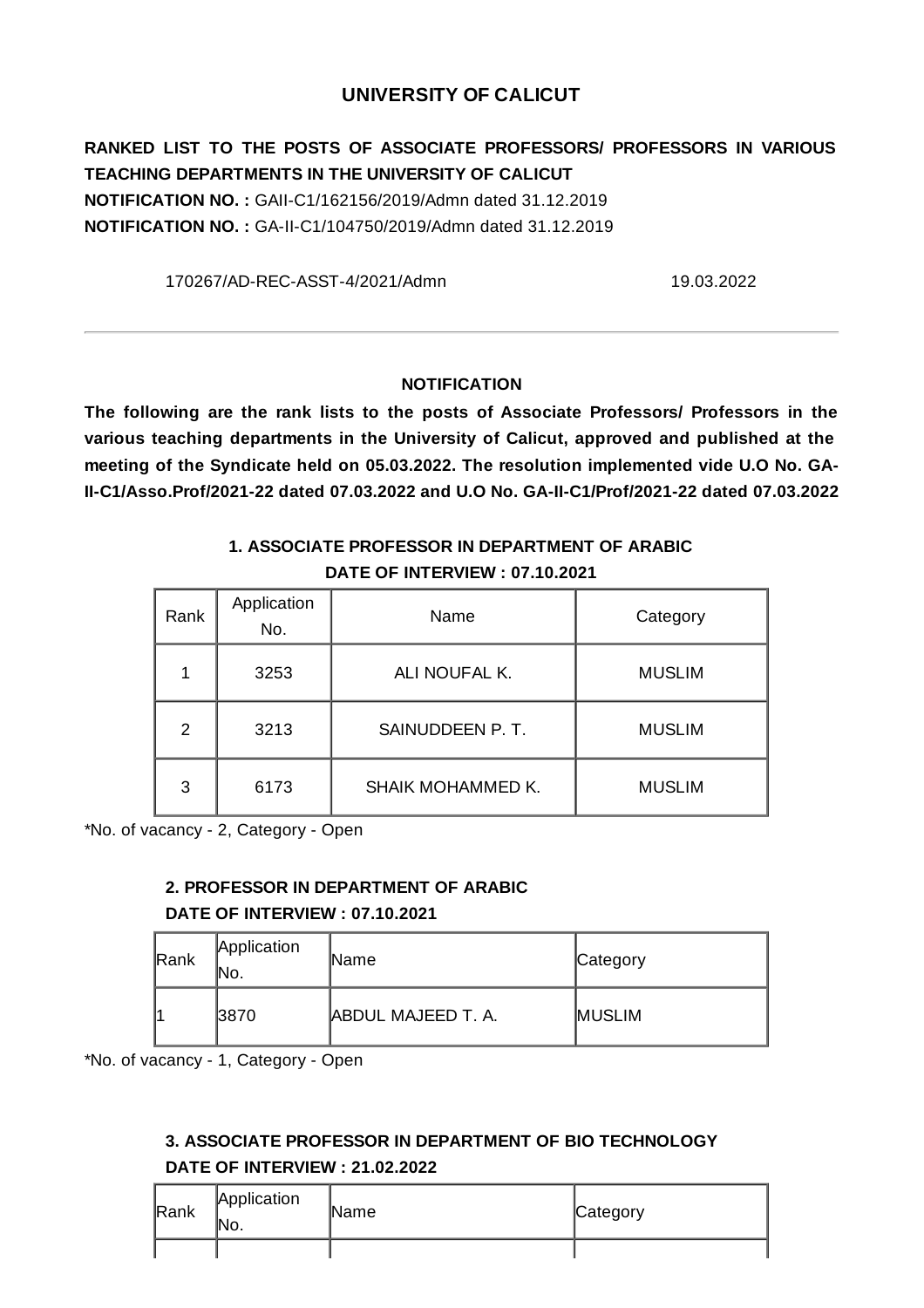|  | 2071 | <b>ANU JOSEPH</b> | <b>OPEN CATEGORY</b>    |
|--|------|-------------------|-------------------------|
|  | 8156 | <b>ISHEEJA K.</b> | <b>ISCHEDULED CASTE</b> |

\*No. of vacancy - 1, Category - Open

# **4. ASSOCIATE PROFESSOR IN DEPARTMENT OF BOTANY**

### **DATE OF INTERVIEW : 10.02.2022**

| IRank | Application<br>No. | lName                        | Category                         |
|-------|--------------------|------------------------------|----------------------------------|
|       | 750                | <b>MANJU C. NAIR</b>         | <b>OPEN CATEGORY</b>             |
|       | 208                | <b>K. P. RAJESH</b>          | <b>OPEN CATEGORY</b>             |
| 3     | 156                | <b>ARUN KUMAR T. K.</b>      | <b>OPEN CATEGORY</b>             |
|       | 1949               | <b>PRATHEESH KUMAR P. M.</b> | <b>SCHEDULED CASTE</b>           |
| 15    | 1496               | UDAYAN P.S.                  | <b>EZHAVA/THIYYA/</b><br>BILLAVA |

\*No. of vacancy - 1, Category - Open

### **5. PROFESSOR IN DEPARTMENT OF BOTANY**

### **DATE OF INTERVIEW : 11.02.2022**

| lRank | Application<br>No. | lName                  | Category                         |
|-------|--------------------|------------------------|----------------------------------|
|       | 795                | ISUNOJ KUMAR P.        | <b>EZHAVA/THIYYA/</b><br>BILLAVA |
| 12    | 633                | YUSUF A.               | <b>IMUSLIM</b>                   |
| 13    | 302                | MADHUSUDHANAN K.       | <b>OPEN CATEGORY</b>             |
| 14    | 1231               | <b>MINOO DIVAKARAN</b> | ΕΖΗΑΛΑ/ΤΗΙΥΥΑ/<br>BILLAVA        |
| 15    | 186                | PRATHEESH KUMAR P. M.  | <b>SCHEDULED CASTE</b>           |

\*No. of vacancy - 1, Category - Muslim

# **6. ASSOCIATE PROFESSOR IN DEPARTMENT OF CHEMISTRY DATE OF INTERVIEW : 27.01.2022**

| Rank | Application<br>INO. | <b>IName</b>      | Category             |
|------|---------------------|-------------------|----------------------|
|      | 159                 | <b>SUSMITA DE</b> | <b>OPEN CATEGORY</b> |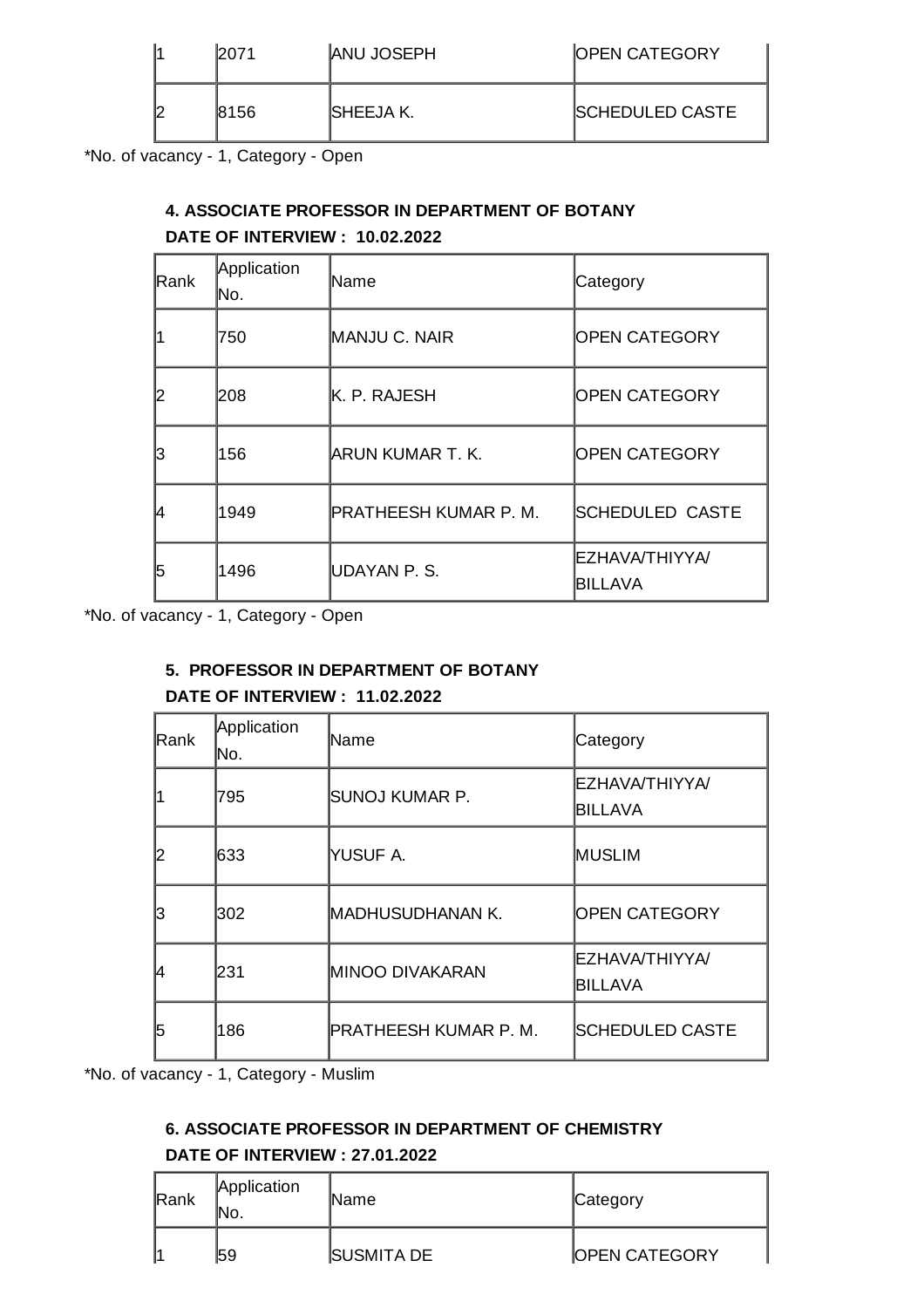| 2  | 2413 | <b>BINITHA N. N.</b>   | OTHER BACKWARD<br><b>COMMUNITY</b>      |
|----|------|------------------------|-----------------------------------------|
| 3  | 3765 | <b>RAJEEV S. MENON</b> | OPEN CATEGORY                           |
| 14 | 1823 | BAIJU K. V.            | ΕΖΗΑΛΑ/ΤΗΙΥΥΑ/<br>BILLAVA               |
| 5  | 4281 | ROYMON JOSEPH          | OPEN CATEGORY                           |
| 16 | 1513 | SUNIL KUMAR P. N.      | OPEN CATEGORY                           |
| 17 | 1687 | NANDANAN E.            | EZHAVA/THIYYA/<br>BILLAVA               |
| 18 | 4526 | UAYA T. VARKEY         | OPEN CATEGORY                           |
| 19 | 6632 | BIJAL K. B.            | <b>EZHAVA/THIYYA/</b><br><b>BILLAVA</b> |
| 10 | 7722 | <b>PRAJITHA KUMARI</b> | <b>OPEN CATEGORY</b>                    |
| 11 | 2219 | IRADHIKA T.            | <b>SCHEDULED CASTE</b>                  |

\*No. of vacancy - 1, Category - Open

### **7. PROFESSOR IN DEPARTMENT OF CHEMISTRY**

### **DATE OF INTERVIEW : 28.01.2022**

| Rank | Application<br>lNo. | lName                  | Category                                      |
|------|---------------------|------------------------|-----------------------------------------------|
|      | 433                 | <b>BINITHA N. N.</b>   | IOTHER<br><b>BACKWARD</b><br><b>COMMUNITY</b> |
|      | 5217                | <b>RAJEEV S. MENON</b> | <b>OPEN CATEGORY</b>                          |
| 13   | 4289                | <b>SONEY C. GEORGE</b> | <b>OPEN CATEGORY</b>                          |
| 14   | 3693                | MPIN A.                | <b>OPEN CATEGORY</b>                          |

\*No. of vacancy - 2, Category - Open

# **8. ASSOCIATE PROFESSOR IN DEPARTMENT OF COMMERCE AND MANAGEMENT STUDIES DATE OF INTERVIEW : 26.11.2021**

| Rank | Application<br>INo. | <b>Name</b>    | Category                                |
|------|---------------------|----------------|-----------------------------------------|
|      | 7651                | ISREESHA C. H. | <b>EZHAVA/THIYYA/</b><br><b>BILLAVA</b> |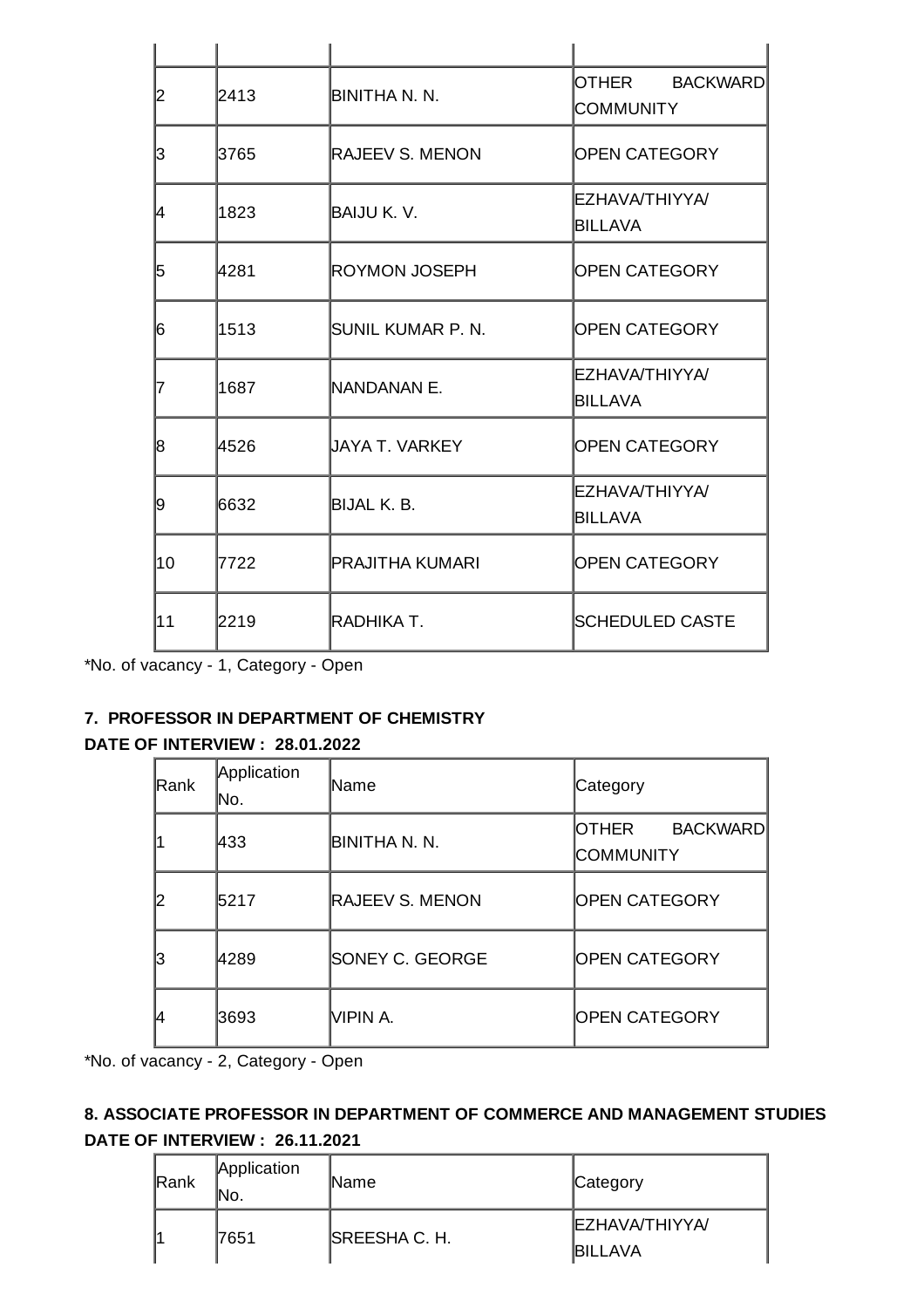| r<br>K | 007ء | ISRAVANA K. | <b>NISWAKARMA</b> |
|--------|------|-------------|-------------------|
|        |      |             |                   |

\*No. of vacancy - 1, Category - Open

# **9. PROFESSOR IN DEPARTMENT OF COMMERCE AND MANAGEMENT STUDIES DATE OF INTERVIEW : 27.11.2021**

NO CANDIDATES RANKED

# **10. ASSOCIATE PROFESSOR IN DEPARTMENT OF COMPUTER SCIENCE**

#### **DATE OF INTERVIEW : 18.02.2022**

| Rank | Application<br>INO. | <b>Name</b>   | Category                                |
|------|---------------------|---------------|-----------------------------------------|
|      | 236                 | ILAJISH V. L. | <b>EZHAVA/THIYYA/</b><br><b>BILLAVA</b> |

\*No. of vacancy - 1, Category - Open

### **11. ASSOCIATE PROFESSOR IN DEPARTMENT OF ENGLISH**

### **DATE OF INTERVIEW : 03.01.2022**

| Rank | Application<br>lNo. | lName                  | Category       |
|------|---------------------|------------------------|----------------|
|      | 5928                | ISAJITHA M. A.         | <b>MUSLIM</b>  |
|      | 2443                | ISHAMLA K. M.          | <b>MUSLIM</b>  |
| 13   | 5543                | <b>HASHMINA HABEEB</b> | <b>IMUSLIM</b> |
| 14   | 4959                | <b>ABIDA FAROOQUI</b>  | <b>MUSLIM</b>  |

\*No. of vacancy - 2, Category - Muslim, Open

#### **12. PROFESSOR IN DEPARTMENT OF ENGLISH**

#### **DATE OF INTERVIEW : 03.01.2022**

NO CANDIDATES RANKED

# **13. ASSOCIATE PROFESSOR IN DEPARTMENT OF ECONOMICS DATE OF INTERVIEW : 24.01.2022**

| <b>Rank</b> | Application<br>۱No. | <b>IName</b> | Category             |
|-------------|---------------------|--------------|----------------------|
|             | 4828                | SIMON T. D.  | <b>OPEN CATEGORY</b> |

\* No. of vacancy -1, reserved for PH and No Candidates Available (NCA)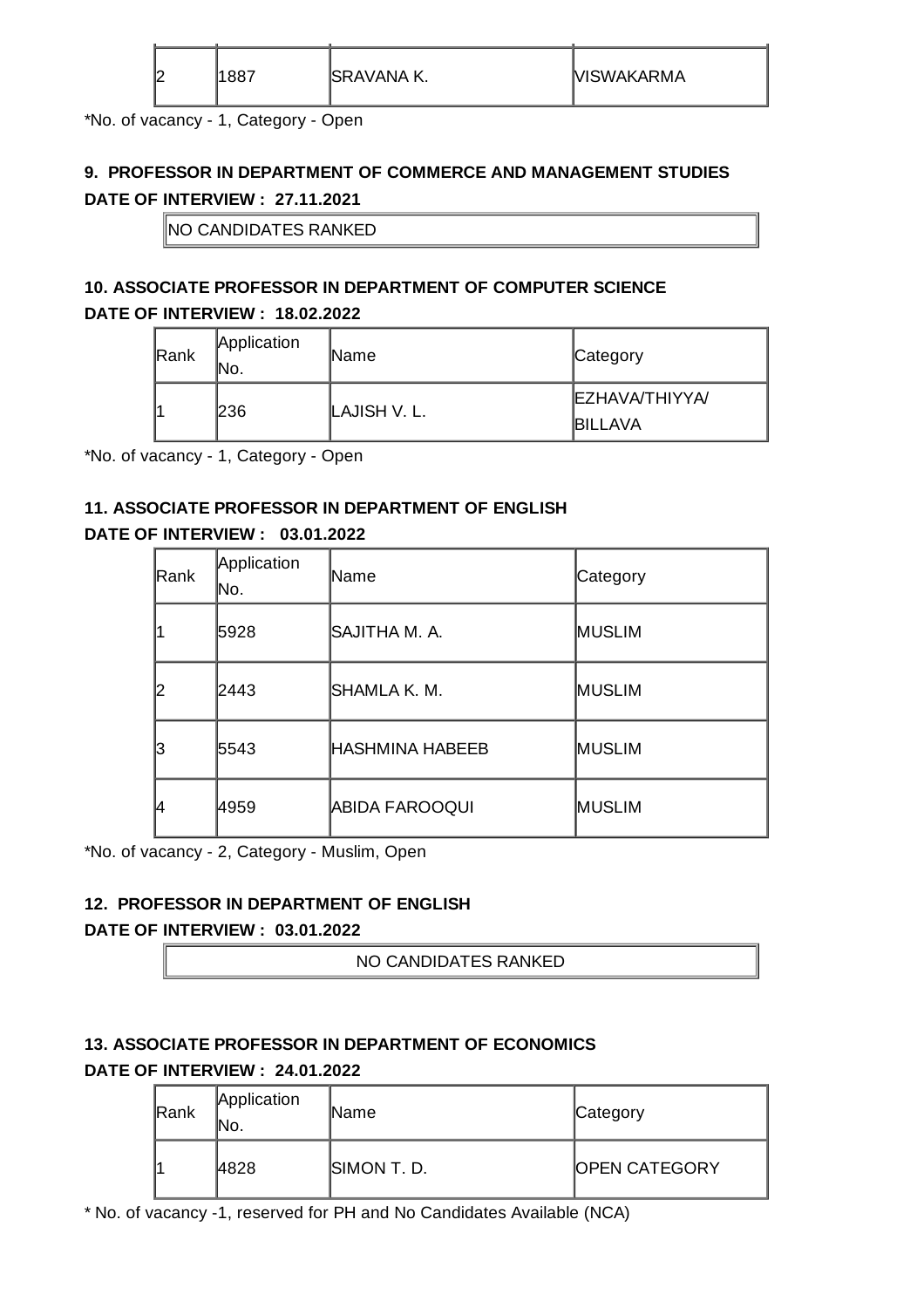#### **14. PROFESSOR IN DEPARTMENT OF ECONOMICS**

#### **DATE OF INTERVIEW : 24.01.2022**

| Rank | Application<br>INo. | <b>Name</b> | Category             |
|------|---------------------|-------------|----------------------|
|      | 3301                | HARI K. S.  | <b>OPEN CATEGORY</b> |

\*No. of vacancy - 1, reserved for Viswakarma and No Candidates Available (NCA)

### **15. ASSOCIATE PROFESSOR IN DEPARTMENT OF EDUCATION DATE OF INTERVIEW : 22.11.2021 & 23.11.2021**

| Rank           | Application<br>No. | Name                    | Category                         |
|----------------|--------------------|-------------------------|----------------------------------|
| 1              | 1603               | <b>G. MANOJ PRAVEEN</b> | <b>OPEN CATEGORY</b>             |
| $\overline{c}$ | 935                | SANTHOSH AREEKKUZHIYIL  | <b>OPEN CATEGORY</b>             |
| 3              | 1083               | JEENA K. G.             | <b>EZHAVA/THIYYA</b><br>/BILLAVA |

\*No. of vacancy - 2, Category - Open , LC/AI and No Candidates Available (NCA) for LC/AI

#### **16. ASSOCIATE PROFESSOR IN DEPARTMENT OF HINDI**

#### **DATE OF INTERVIEW : 06.10.2021**

| Rank | Application<br>No. | Name                           | Category             |
|------|--------------------|--------------------------------|----------------------|
|      | 650                | PRABHAKARAN HEBBAR<br>II I ATH | <b>OPEN CATEGORY</b> |

\*No. of vacancy - 1, Category - Open

#### **17. PROFESSOR IN DEPARTMENT OF HINDI**

#### **DATE OF INTERVIEW : 06.10.2021**

| Rank | Application<br>INo. | <b>IName</b>                                    | Category             |
|------|---------------------|-------------------------------------------------|----------------------|
|      |                     | <b>HEBBAR</b><br><b>IPRABHAKARAN</b><br>IILLATH | <b>OPEN CATEGORY</b> |

\*No. of vacancy - 1, Category - Open

### **18. ASSOCIATE PROFESSOR IN DEPARTMENT OF HISTORY**

#### **DATE OF INTERVIEW : 30.11.2021**

| Rank | Application<br>lNo. | lName           | Category                                              |
|------|---------------------|-----------------|-------------------------------------------------------|
|      | 2746                | DINESAN V.      | <b>IOTHER</b><br><b>BACKWARDI</b><br><b>COMMUNITY</b> |
| 12   | 4544                | MANMATHAN M. R. | <b>OPEN CATEGORY</b>                                  |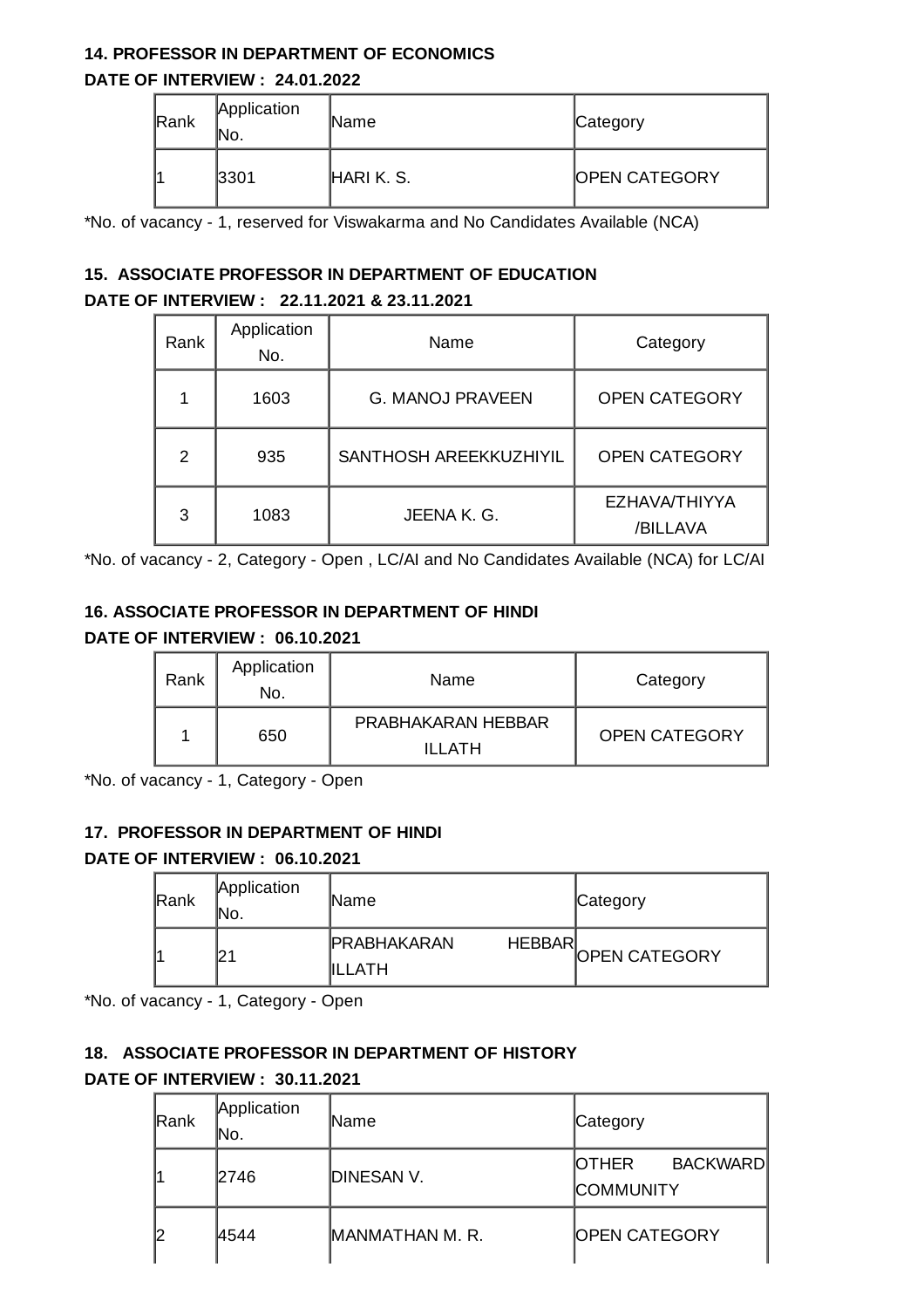\*No. of vacancy - 2, Category - Open , LC/AI and No Candidates Available (NCA) for LC/AI

#### **19. PROFESSOR IN DEPARTMENT OF HISTORY**

#### **DATE OF INTERVIEW : 01.12.2021**

NO CANDIDATES RANKED

# **20. ASSOCIATE PROFESSOR IN DEPARTMENT OF JOURNALISM AND MASS COMMUNICATION,**

#### **DATE OF INTERVIEW : 03.11.2021**

| Rank | Application<br>lNo. | <b>IName</b>           | Category             |
|------|---------------------|------------------------|----------------------|
|      | 5075                | LAKSHMI PRADEEP        | <b>OPEN CATEGORY</b> |
|      | 4780                | <b>ABDUL MUNEER V.</b> | <b>MUSLIM</b>        |

\*No. of vacancy - 2, Category - Open , Viswakarma and No Candidates Available (NCA) for Viswakarma

### **21. ASSOCIATE PROFESSOR IN DEPARTMENT OF LIFE SCIENCES DATE OF INTERVIEW : 26.02.2022**

| Rank | Application<br>No. | Name                                            | Category                                  |
|------|--------------------|-------------------------------------------------|-------------------------------------------|
| 1    | 7003               | DIVYA L.                                        | <b>EZHAVA/THIYYA/</b><br><b>BILLAVA</b>   |
| 2    | 4594               | <b>SUNEESH KUMAR</b><br><b>PACHATHUNDIKANDI</b> | <b>OTHER BACKWARD</b><br><b>COMMUNITY</b> |
| 3    | 5456               | <b>VANDANA SANKAR</b>                           | <b>OPEN CATEGORY</b>                      |

\*No. of vacancy - 1, Category - ETB

### **22. PROFESSOR IN DEPARTMENT OF LIBRARY SCIENCE DATE OF INTERVIEW : 02.03.2022**

NO CANDIDATES RANKED

### **23. PROFESSOR IN DEPARTMENT OF MATHEMATICS**

#### **DATE OF INTERVIEW : 18.01.2022**

NO CANDIDATES RANKED

### **24. ASSOCIATE PROFESSOR IN DEPARTMENT OF NANO SCIENCE AND TECHNOLOGY DATE OF INTERVIEW : 17.02.2022**

| Rank | Application<br>No. | Name | Category |
|------|--------------------|------|----------|
|      |                    |      |          |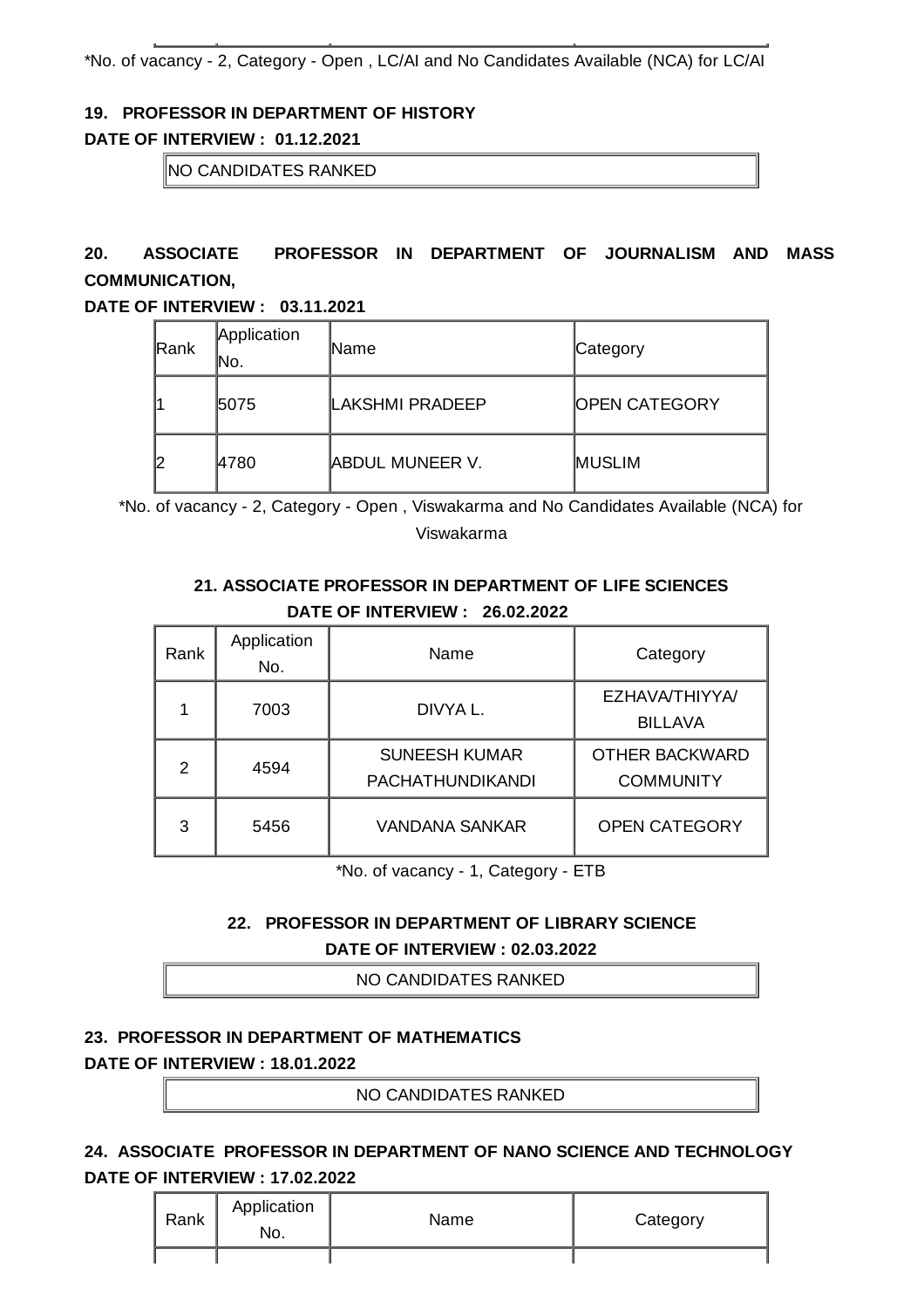| 1 | 2702 | P. BIJI     | <b>OPEN CATEGORY</b>             |
|---|------|-------------|----------------------------------|
| 2 | 1688 | NANDANAN E. | EZHAVA/THIYYA/<br><b>BILLAVA</b> |
| 3 | 4934 | BAIJU K.V.  | EZHAVA/THIYYA/<br><b>BILLAVA</b> |

\*No. of vacancy - 1, Category - SC and No Candidates Available (NCA)

### **25. PROFESSOR IN DEPARTMENT OF NANO SCIENCE AND TECHNOLOGY**

### **DATE OF INTERVIEW : 17.02.2022**

| Rank | Application<br>No. | Name      | Category                                |
|------|--------------------|-----------|-----------------------------------------|
|      | 1167               | SINDHU S. | <b>EZHAVA/THIYYA/</b><br><b>BILLAVA</b> |

\*No. of vacancy - 1, Category - Open

# **26. PROFESSOR IN DEPARTMENT OF POLITICAL SCIENCE DATE OF INTERVIEW : 04.01.2022**

| Rank | Application No. | <b>Name</b>         | Category              |
|------|-----------------|---------------------|-----------------------|
|      | 3105            | <b>SEBASTIAN N.</b> | <b>IOPEN CATEGORY</b> |
|      | 5523            | <b>BENNY JOSEPH</b> | <b>IOPEN CATEGORY</b> |

\*No. of vacancy - 1, Category - LC/AI and No Candidates Available (NCA)

### **27. ASSOCIATE PROFESSOR IN DEPARTMENT OF PHYSICS DATE OF INTERVIEW : 31.01.2022**

| Rank | Application<br>No. | Name              | Category             |
|------|--------------------|-------------------|----------------------|
|      | 24                 | LIBU K. ALEXANDER | <b>OPEN CATEGORY</b> |

\*No. of vacancy - 3, Category - OBC, SC, Muslim and No Candidates Available (NCA)

# **28. PROFESSOR IN DEPARTMENT OF PHYSICS DATE OF INTERVIEW : 01.02.2022**

| Rank | Application<br>No. | Name                 | Category      |
|------|--------------------|----------------------|---------------|
|      | 5927               | MOHAMED SHAHIN T. H. | <b>MUSLIM</b> |